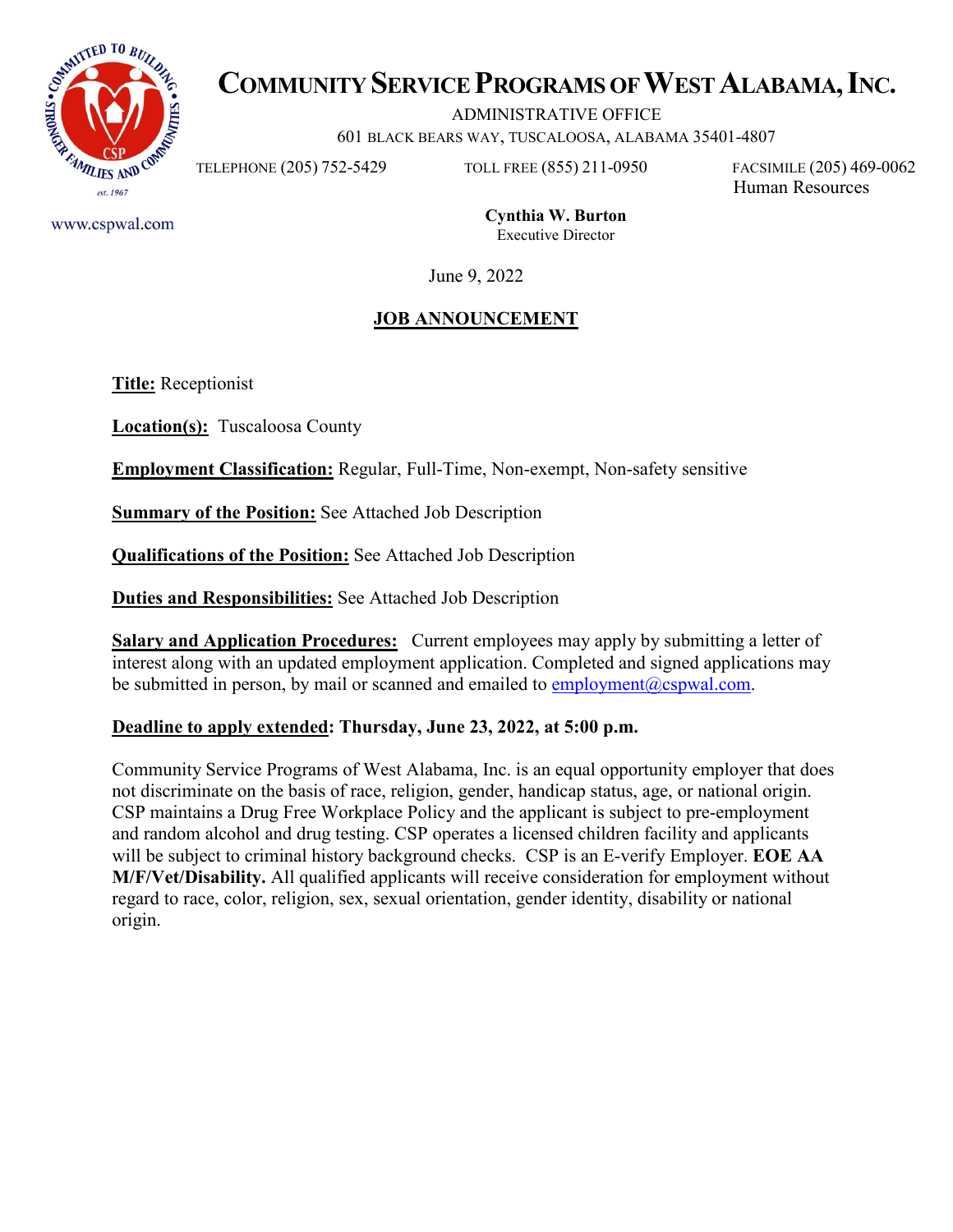## Community Service Programs of West Alabama

### **Job Description**

| <b>Job Title:</b>              | Receptionist                            |
|--------------------------------|-----------------------------------------|
| Division/Department:           | <b>Supportive Services</b>              |
| <b>Reporting Relationship:</b> | Administrative Assistant/Office Manager |
| <b>Location of Job:</b>        | Administrative Office                   |
| <b>Exemption Status:</b>       | Regular, full-time, non-exempt          |

#### *Summary of Duties and Responsibilities*

The Receptionist is responsible for answering and directing incoming calls, greeting and directing visitors and providing support functions to the Administrative Assistant/Office Manager and administrative staff.

#### **Essential Functions:**

- Greet and route visitors and provide basic information and referral.
- Receive and direct telephone calls for the agency.
- Accurately distribute interoffice mail to addressees.
- Provide job applicants with information.
- Maintain an orderly waiting area.
- Maintain an accurate referral log
- Maintain schedule of conference room calendar
- Check and maintain supplies in restrooms during daily operation.
- Assure that copiers are supplied with paper.
- Other duties as assigned.

**Qualifications:** *To perform this job successfully, an individual must be able to perform each essential duty satisfactorily. The requirements listed below are representative of the knowledge, skill, and/or ability required. Reasonable accommodations may be made to enable individuals with disabilities to perform the essential functions.* 

#### **Education and Experience:**

- $\triangleright$  Possession of a High School Diploma or equivalent.
- $\triangleright$  Demonstrated experience in a busy office setting.

#### **Certificates, Licenses, Registrations:**

- $\triangleright$  Valid Alabama driver's license with liability insurance.
- $\triangleright$  Serviceable automobile.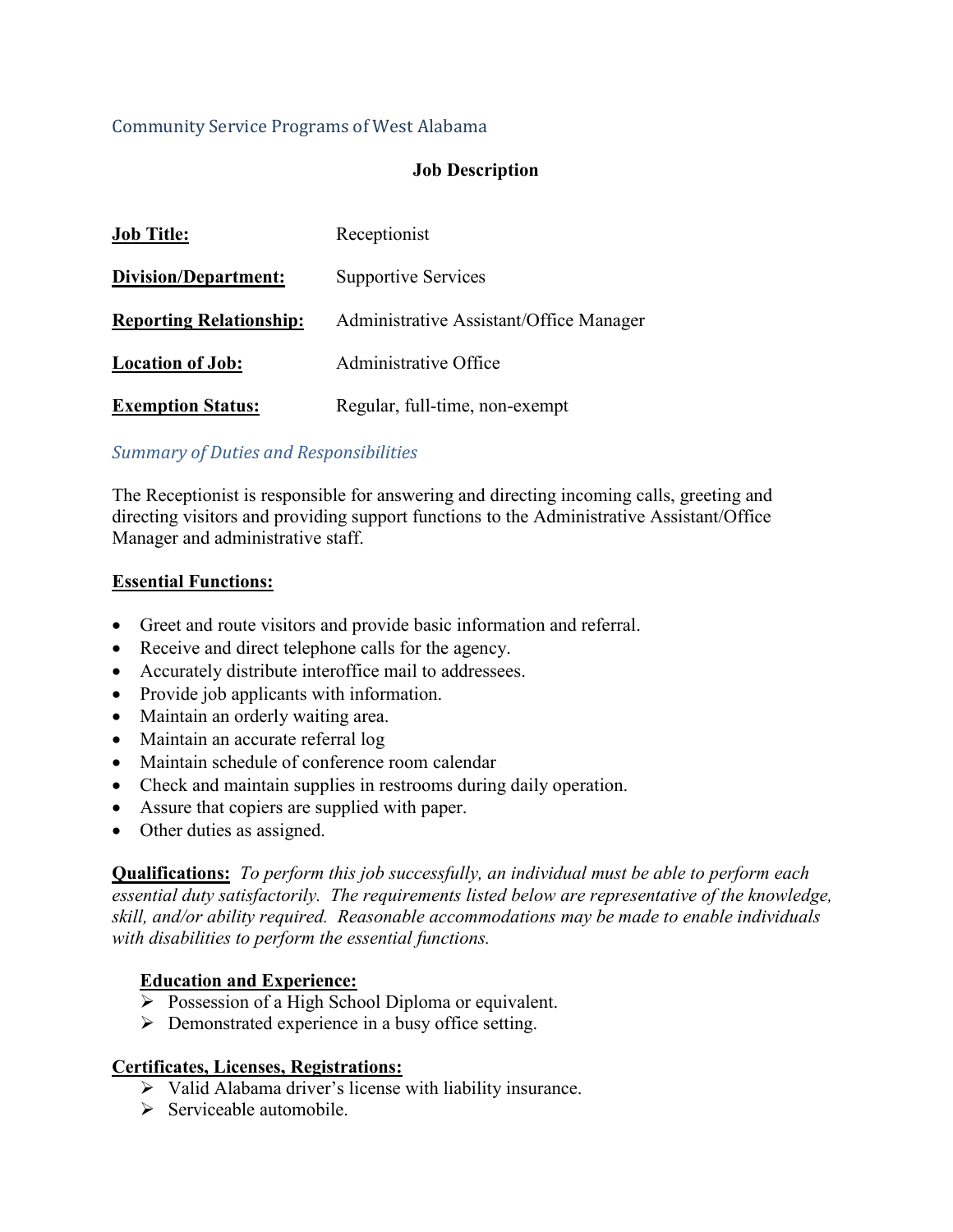Receptionist Page 3 of 4

#### **Language Skills:**

- $\triangleright$  Ability to communicate effectively to diverse individuals.
- $\triangleright$  Ability to effectively present information to program participants, visitors, and staff.

#### **Mathematical Skills:**

 $\triangleright$  Ability to compute simple math such as addition, subtraction, multiplication and division.

#### **Reasoning Ability:**

- $\triangleright$  Ability to properly evaluate inquiries and requests, and refer to appropriate resources.
- $\triangleright$  Ability to define problems and draw valid conclusions.

#### **Other Skills and Abilities:**

- Ability to meet all DHR, Head Start/Early Head Start and Agency pre-employment requirements.
- $\triangleright$  Proficiency in spelling, punctuation and written sentence structure.
- $\triangleright$  Ability to utilize a variety of office equipment.
- $\triangleright$  Regular and predictable attendance.
- $\triangleright$  Ability to develop effective working relationships with staff members and program participants.
- Ability to quickly acquire solid working knowledge of Head Start/Early Head Start, DHR and CSP resources.
- $\triangleright$  Sensitivity to multi-racial and multi-cultural issues.
- $\triangleright$  Ability to develop working rapport quickly and easily.

**Physical Demands:** *The physical demands listed are representative of those that must be met by an employee to successfully perform the essential functions of this job. Reasonable accommodations may be made to enable individuals with disabilities to perform the essential duties and responsibilities previously mentioned.*

While performing the duties of this job, the employee is routinely required to sit, talk, and hear. The employee is regularly required to stand and walk. Specific vision abilities required by this job include vision required to operate a motor vehicle. Multiple demands from several people are frequently required of the employee. The ability to write, read, listen, and speak is required of this employee.

**Work Environment:** *The work environment characteristics described here are representative of those an employee encounters while performing the essential functions of this job. Reasonable accommodations may be made to enable individuals to perform the essential functions.* 

The noise level is variable in the work environment. Work is performed indoors and outdoors. The employee is expected to operate a computer, telephone and personal automobile.